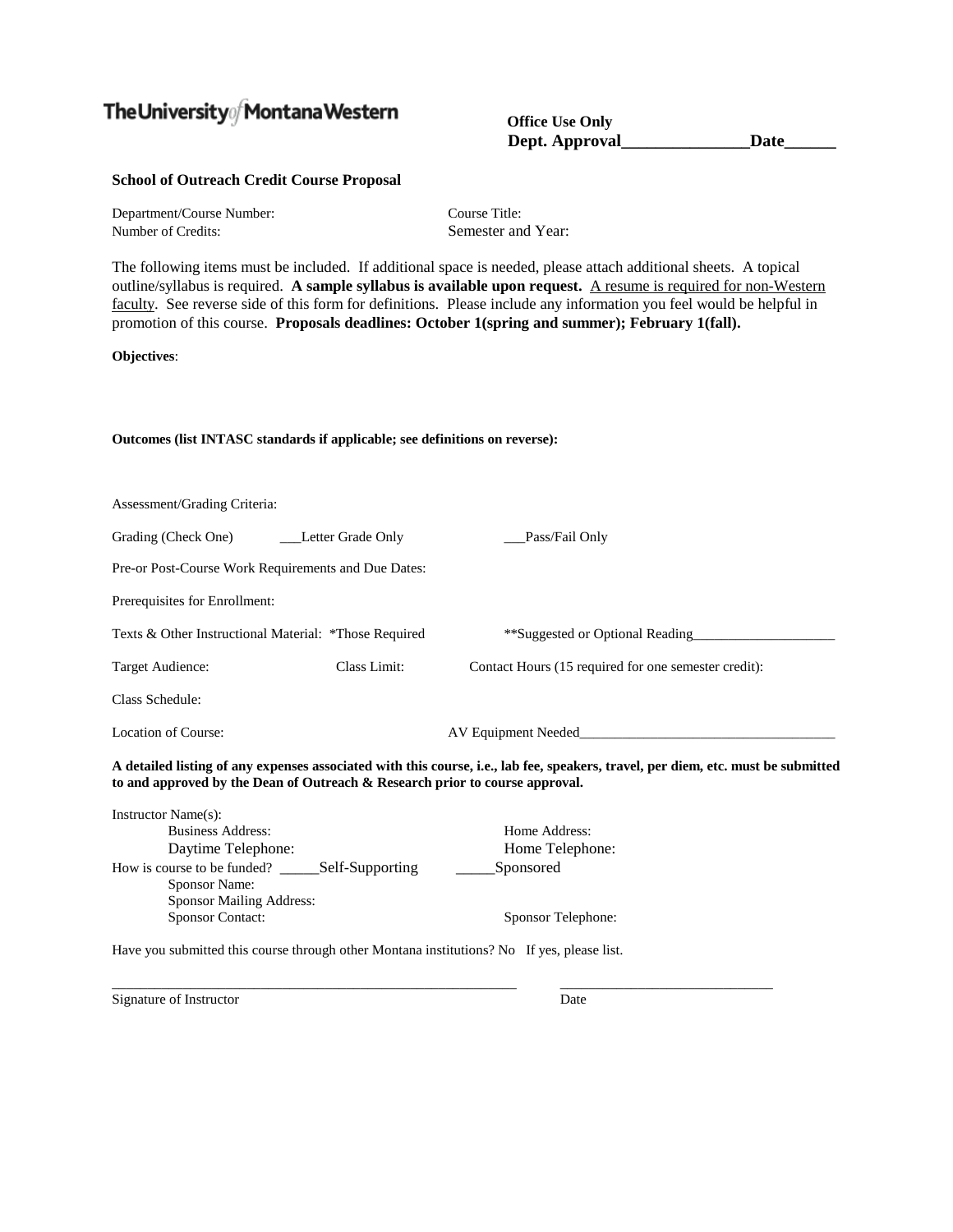## **Definitions**

Content/Objectives: A statement, which describes the goals of the program and places the program in its disciplinary context. For non-catalog offerings, such as special topics and seminars, a comprehensive course outline should be attached. It may be necessary to attach additional sheets.

Outcomes: Outcomes should be measurable and should measure the course objectives. (At the conclusion of this course, students will be able to. . .) **For proposals with an Education rubric, indicate in this section which of the INTASC (Interstate New Teacher Assessment and Support Consortium) standards the course addresses.**

Assessment/Grading Criteria: A specific statement of how students will be evaluated. Include kind and number of examinations, papers, class presentations, etc. The evaluation should directly relate to the subject matter and objectives of the course as stated in number one. Include the grading system, i.e., assignment of points or percentages and A=90-100 points/percent, etc.

Grading: A decision should be made in advance about the basis for grading. Many students have difficulties transferring pass/fail credits.

Pre- or Post-Course Work Requirements: Pre- or post-course work requirements do not replace contact hours but should be used for courses of less than one week in duration to compensate for lack of preparation time.

Audience: Brief description of characteristics and size of potential audience.

Prerequisites for Enrollment: Some courses require that students be at a specific grade level or have a baccalaureate degree. Others require previous coursework.

Class Limits: Any limits placed on the size of a class must be justified.

Class Schedule: A course must provide fifteen (15) contact hours per credit offered. In addition, for every hour in class there must be two hours available for preparation time.

Location: The exact location--city, address, or building, room(s)--of the program.

Instructor: Full name and personal data to be included here. This information will be used for contract development if the course is offered. Credentials must be submitted for non-Western faculty (this includes a resume and transcript). Departments approve extension instructors using the same criteria as in selection of on-campus instructors.

Self-Supporting: Most of our courses are offered on a self-supporting basis. Fees generated must cover all direct costs, such as instructional costs, travel and salaries, and promotion, as well as indirect costs for the administration of the course. For this reason, a minimum class enrollment is set on the basis of anticipated direct and indirect costs. Out-of-town courses must have a correspondingly higher enrollment than campus courses. Computation of minimum class size is part of the planning process and is calculated individually for each out-of-town course.

Sponsored: No direct costs are assumed by the School of Outreach for sponsored courses. Rather, an outside source, i.e., agency, school district, grant covers direct costs. Students enrolled in sponsored courses may be charged only the recording fee to administer and maintain enrollment and grade records. There is no minimum class size required for a sponsored course.

Course Approvals: Course proposals are reviewed by the Department Chair, Dean of Outreach & Research and the Provost/Vice Chancellor for Academic Affairs.